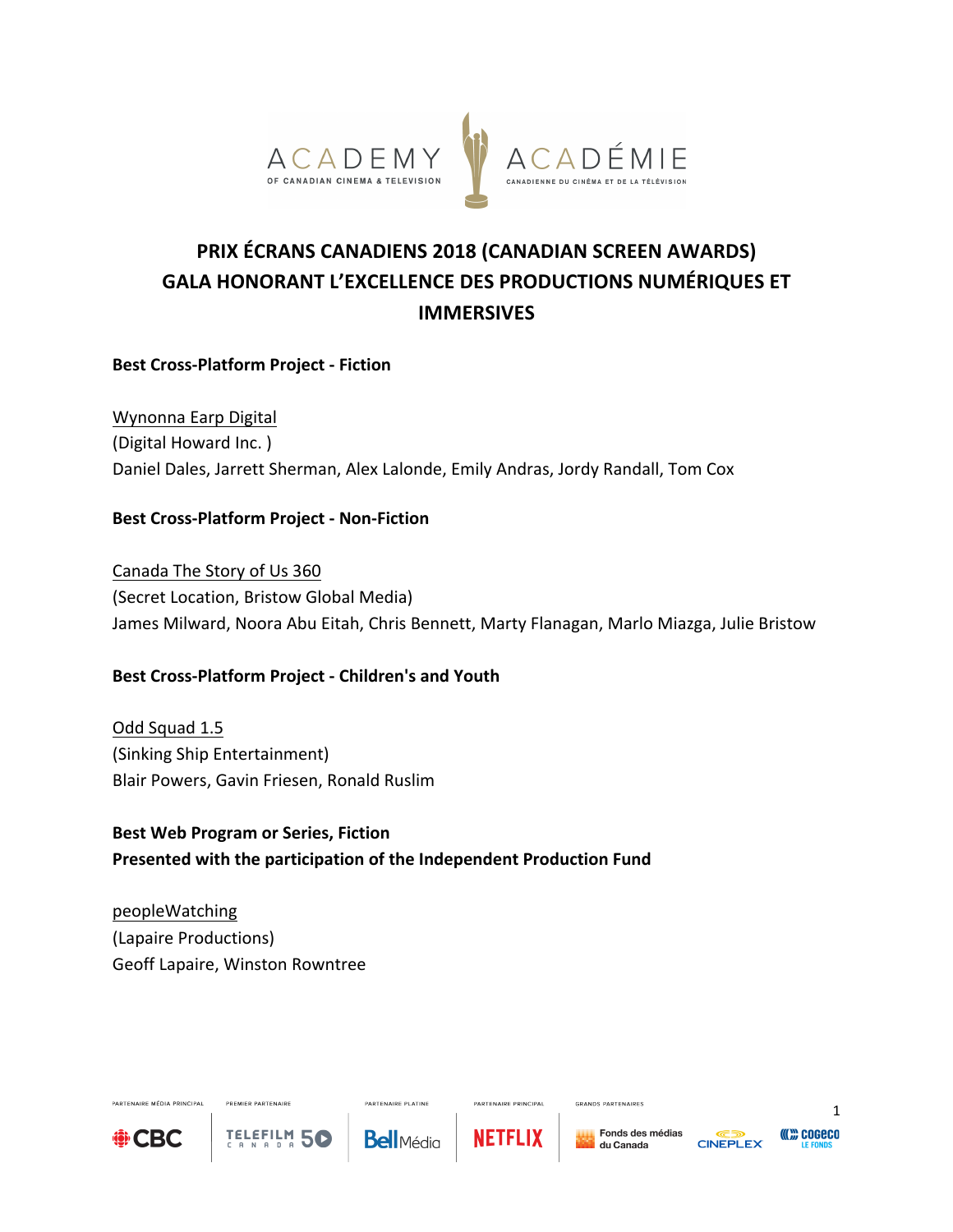## **Best Web Program or Series, Non-Fiction**

Secret Alberta: The Former Life of Amber Valley (TELUS) Blair Miller, Kim Guise, Jonas Woost, Ravinder Minhas, Mathew Embry, Laura O'Grady

# **Best Original Interactive Production**

The Space We Hold (Cult Leader and National Film Board of Canada) Patricia Lee, Tiffany Hsiung, Christopher Kang, David Oppenheim

# **Best Immersive Experience Supported by Gareth Seltzer**

## Miyubi

(Felix & Paul Studios)

Jeff Goldblum, P.J Byrne, Emily Bergl, Richard Riehle, Owen Vaccaro, Ted Sutherland, Tatum Kensington-Bailey, Lindsay Arnold, Noah Crawford, Félix Lajeunesse, Paul Raphaël, Owen Burke, Stéphane Rituit, Chris Bruss, Christian Heuer, Ryan Horrigan, Mathieu Dumont, Sean Dacanay, Sebastian Sylwan, Jean-Pascal Beaudoin

**Prix de l'innovation médiatique exceptionnelle | Outstanding Media Innovation Award** Pat Ellingson

**Best Direction, Web Program or Series Sponsored by CBC** 

The Neddeaus of Duqesne Island (Duqesne Island Productions, Inc.) Sam Zvibleman

## **Best Host, Web Program or Series**

PREMIER PARTENAIRE

TELEFILM 5C

Small Talk (Canoodle Content) Dave Keystone



PARTENAIRE MÉDIA PRINCIPAL

**PARTENAIRE PLATINE** 



PARTENAIRE PRINCIPAL

GRANDS PARTENAIRES